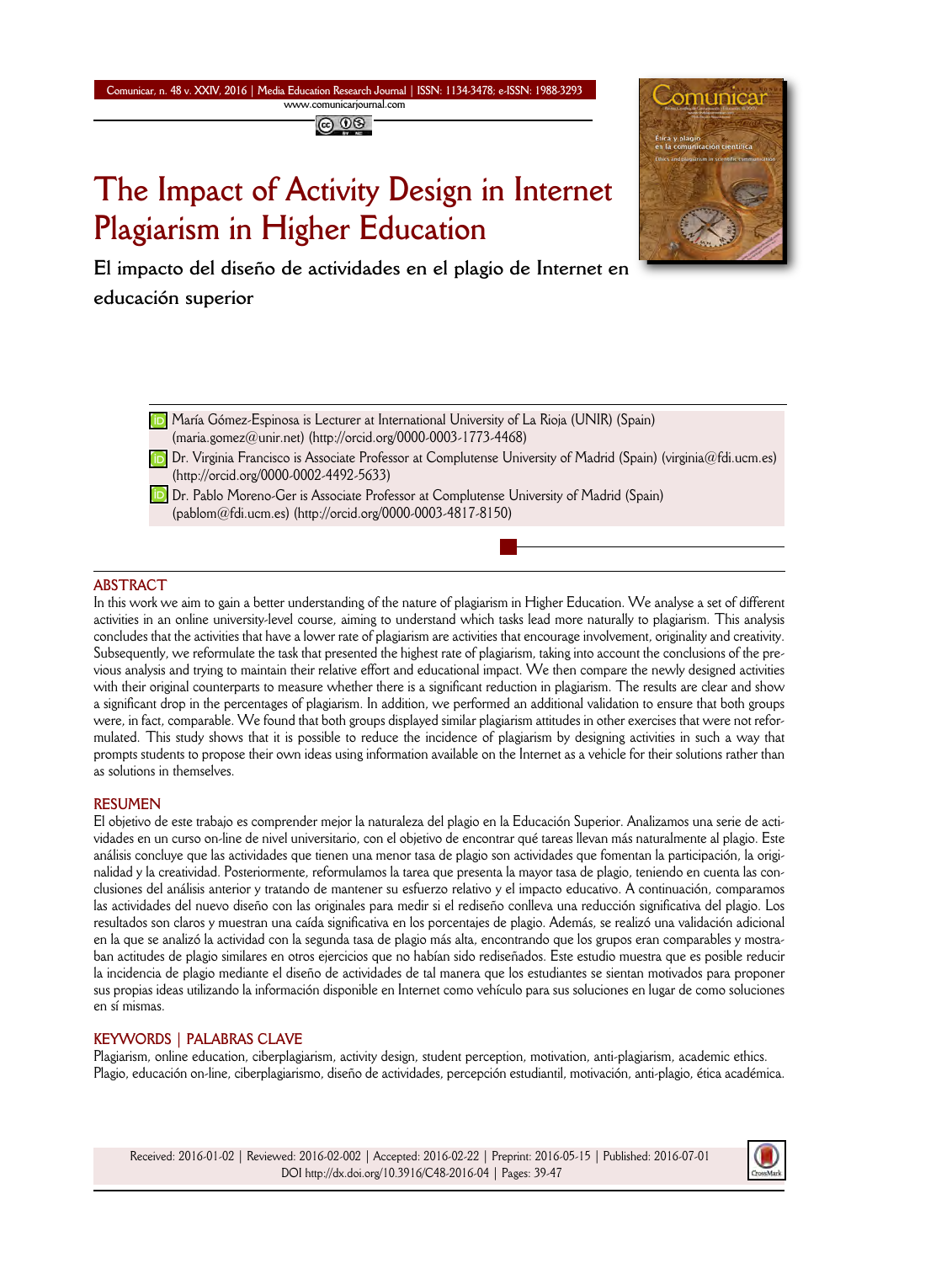#### **1. Introduction**

Academic plagiarism is, unfortunately, a common and widespread issue at all levels. Beyond the most typical cases from young students, it is easy to find high-profile examples of plagiarism reported even in mainstream media. In recent years we have witnessed the resignation of two German ministers accused of plagiarizing in their doctoral theses (Eddy, 2013). And while the problem is not new, the revolution in how we search and process content brought by the Internet has increased the challenge in educational settings. Students are prompted to produce and deliver exercises, essays or solutions to problem statements, and find all this information just a few clicks away (Atkins & Nelson, 2001; DeVoss & Rosatti, 2002; Moore, 2007). In this work we aim to gain a better understanding of the nature of plagiarism, especially in those cases where it is not due to an excessively complicated task.

#### **1.1. Plagiarism in Higher Education**

The Internet has entered all aspects of our daily life, including university classrooms, and a new way of approaching assignments has emerged. Many students seek the fastest possible solution to classroom assignments, regardless of the validity of the sources or respect to the work of others, a phenomenon that is widespread across all educational levels (Sureda, Comas, & Oliver, 2015). In this case, our focus is on Higher Education, where the growth of plagiarism has been an ongoing concern over the past few years (Culwin & Lancaster, 2001; Hart & Friesner, 2004; Clegg & Flint, 2006; Ellery, 2008; Eret & Gokme noglu, 2010; Bretag, 2013; Heckler & Forde, 2015), and in which teachers are increasingly worried about the frequency and apparent lack of awareness of its moral implications by students (Perry, 2010).

The results of a survey conducted by the companies Six Degrés (2008) and Le Sphinx Développement showed some significant behaviors of students and teachers, identifying the Internet as the main source of documentation (90%) and with 43% of the students reporting that never or seldom cited their sources. These results were consistent with another experiment administred to 1,025 students (Comas, Sureda & Oliver, 2011) which states that 7 out of 10 university students admitted to copy texts or fragments of texts for the development of their academic activities, presenting them as their own.

Other studies conducted in different environments show widespread use of unethical practices, but introduce nuances. The University of La Rioja (Spain) in

2011-12 conducted an empirical experiment analysing 104 assignments from a university-level degree in Business Management. The students had to submit different assignments during the course, as well as a high-stakes final essay. Among the documents submitted, 13 of them (12.5%) displayed a plagiarism rate higher than 40%, a figure far beyond what could be considered academically reasonable. Remarkably, the higher the stakes in the activity, the lower percentage of plagiarism was found, suggesting an interesting link between the perceived importance of the task and the tendency to plagiarize (Gómez, Vargas, & Salazar, 2012). Regarding the attitude of the students towards plagiarism, a recent study by Newton (2015) pointed out that students considered that «academic misconduct should be modestly penalised», and only developed stricter attitudes after graduation.

Regarding the factors that invite students to plagiarise, even before the Internet was available, Ashworth, Bannister and Thorne (1997) identified four key issues: 1) The lack of awareness by the students concerning whether they are doing plagiarism or not; 2) The low probability of being detected; 3) the pressure on the level of demand and the deadlines established for the works; 4) The actual wording of the activities provided by teachers. These factors are still relevant: A more recent study by Eret & Ok (2014) observed that the tendency to plagiarize is, in fact, increasing with the spread of the Internet, and pinpointed as main reasons for plagiarism time constraints, excessive workloads and high difficulty of the proposed assignments.

These results are consistent in terms of reasons for plagiarism with the findings from Chen & Chou (2014) in a local study focusing on Taiwanese students. Another recent study from Hussein, Rusdi, & Mohamad (2016) found that students were widely aware of what plagiarism is, and that it is inappropriate. However, this would not deter students from plagiarizing for the other reasons mentioned. A more directed study from Kauffman & Young (2015) looked into how the ease of access to copy&paste tools and the presentation of the tasks influenced attitudes towards plagiarism.

In summary, most studies coincide in the interpretation that access to information has become so immediate that it is perceived by some as a «common knowledge» available for everyone to reproduce (Walker, 2010). These widespread issues have led to an academic/technological response seeking new ways and tools to detect plagiarism, as outlined in the next section.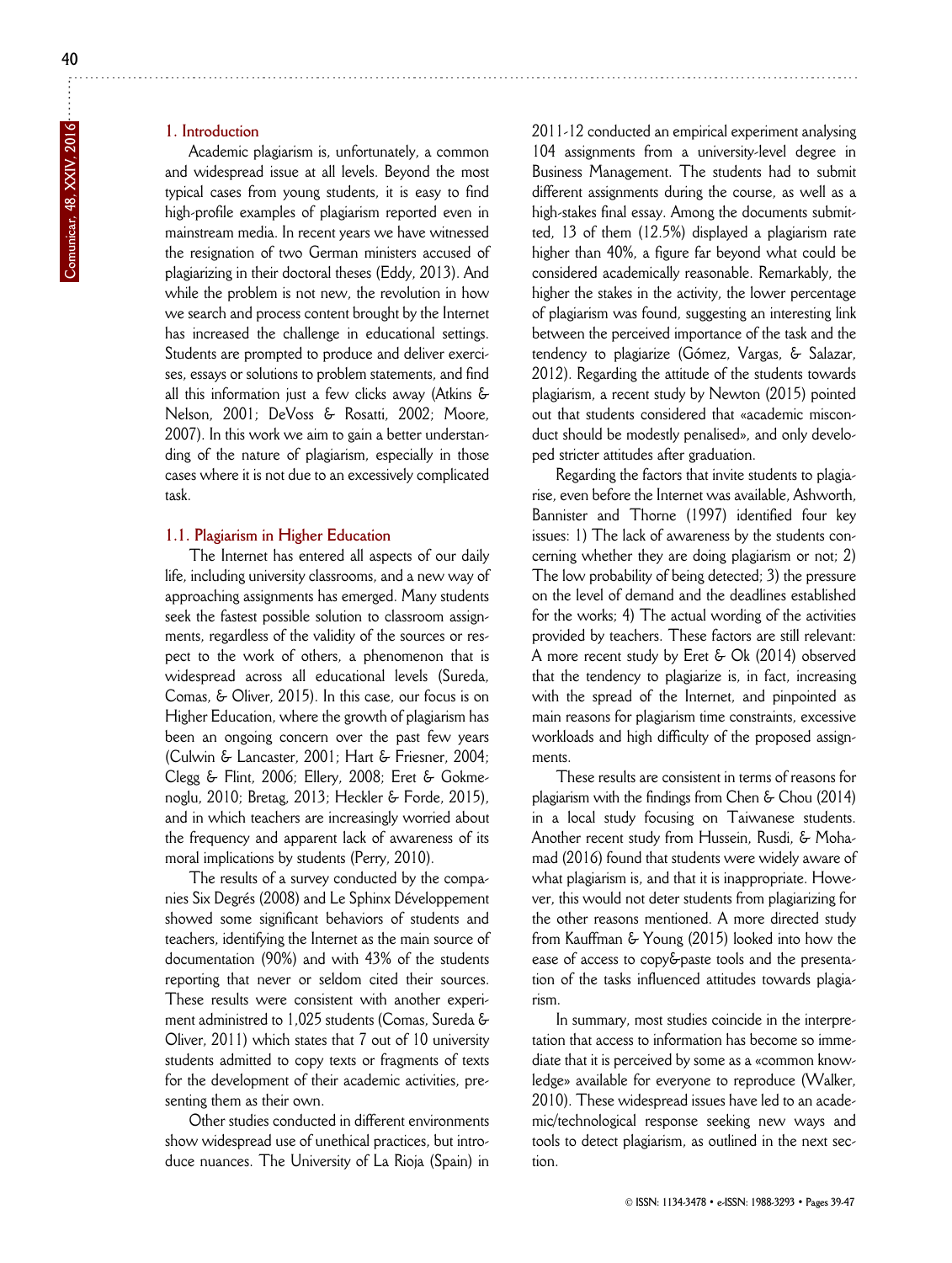**Comunicar, 48, XXIV, 2016**

Comunicar, 48, XXIV, 2016

#### **1.2. Plagiarism detection tools**

Many institutions approach the problem of plagiarism from the use of different methods to detect infringements. Such methods may range from the very simple (e.g. reverse-searching on Google, or any other general search engine) to the use of complex tools that perform more thorough checks.

Some tools automate the process of reverse-checking. Two of the most commonly cited tools in this category would be Plagiarism Checker (http://-

goo.gl/kElH) and Article Checker (http://goo.gl/GgY tQ). Also in this category are CopioNIC (https://goo.gl/KQ-L9Ru), a free web application (requiring registration), that allows uploading files for search and Magister by Compilatio.net (https://goo.gl/Fqn - PHb) that allows both students and staff to upload documents and check their results online.

On the other hand, there are also products that create their own databases in which teachers can find the most interesting resources. Two examples could be Viper Plagiarism (http://goo.gl/Tr-Bey) and Turnitin (http://goo. gl/ixhp9). The latter is one of the most widely used resources in the academic world, and compares new works

with a large database of academic and web content, and its dominant position could grow to their recent merger with Ephorus (https://goo.gl/PifnGN), which is also present in many Higher Education Institutions. These tools are competing with other systems such as CrossCheck (http://goo.gl/DFB0vQ), which was originally created for scholarly articles, but is becoming another reference tool also for plagiarism detection in educational settings.

This thriving marketplace of plagiarism detection tools is apparently mature enough for detecting plagiarism not to be challenge. However, plagiarism cases remain common, even in situations where students are aware of the existence of these tools. Part of the problem may be related to the limitations of these tools, as identified by Vallejo (2011), including the fact that students may try to «trick» these tools, language limitations or an excessively burdensome process. Without ignoring the power of these tools, we argue that they are only part of the solution. It is important to complement these systems with changes in the methodology and with the promotion of good practices, looking for honesty and academic integrity.

#### **2. Material and methods**

The main objectives of this work are to gain a better understanding of why students plagiarize and to

**Academic plagiarism is, unfortunately, a common and widespread issue at all levels. Beyond the most typical cases from young students, it is easy to find high-profile examples of plagiarism reported even in mainstream media. In recent years we have witnessed the resignation of two German ministers accused of plagiarizing in their doctoral theses (Eddy, 2013). And while the problem is not new, the revolution in how we search and process content brought by the Internet has increased the challenge in educational settings. Students are prompted to produce and deliver exercises, essays or solutions to problem statements, and find all this information just a few clicks away.**

> study whether changes in the presentation of academic assignments can have an impact in the rates of student plagiarism. The study was therefore organized in two stages: (1) a preliminary study to detect which tasks in an existing course presented higher levels of plagiarism and (2) a specific intervention aimed at reducing the rate of plagiarism among the students in those activities where plagiarism was more common.

> The hypothesis is that it would be possible to reduce plagiarism by changing the presentation and statement of the activity, while maintaining the relative effort and educational design intact.

#### **2.1. Target course and student populations**

This research has been conducted in the context of the course «Mathematics - Complementary course», which is part of an Official Master's Degree in Ele-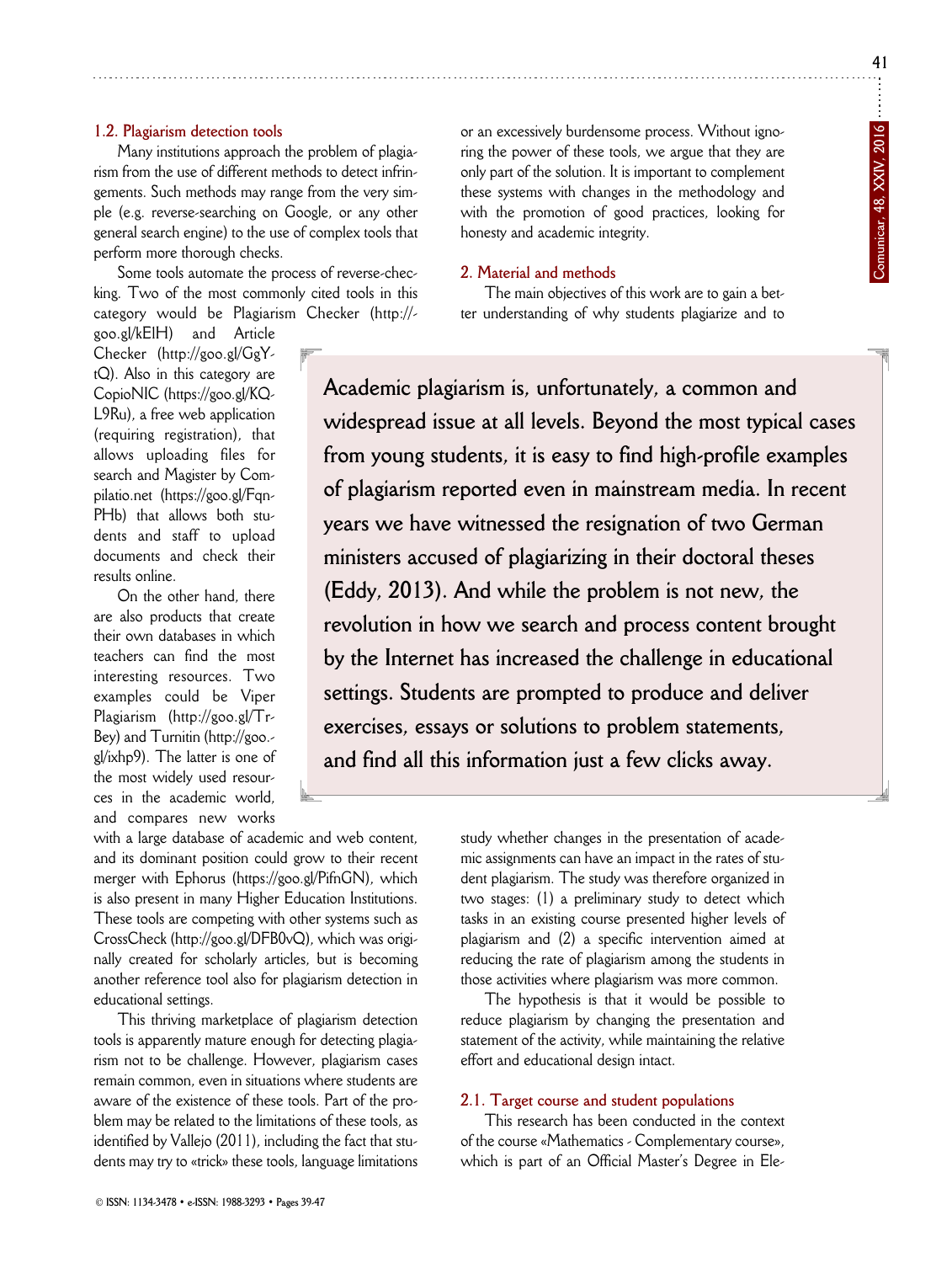mentary Education offered in a fully online modality at International University of La Rioja (UNIR). The assessment of this course is performed according to criteria set by the Bologna Process, trying to increase the importance of coursework activities vs. a final highstakes exam. The course adopts a hybrid evaluation model in which the final qualification is composed of two parts: 60% corresponds to the in-person final exam; 40% is obtained from scores on a set of coursework activities presented by the student throughout the semester. Students are offered a wide set of activities and need to score 4 points in total. The maximum score of all combined activities is in fact 6 points, and students can therefore choose to focus on particular activities and are not forced to complete all of them.

Two student cohorts from the same course were taken into account in the two stages of this study: Group A: 65 students enrolled in the 2011-12 academic year; Group B: 94 students enrolled in the 2012- 13 academic year. The students from Group A were the base for the preliminary study to detect how plagiarism affected the different assignments during the course. Then, after designing the specific intervention, these students were considered as the control group, while students in Group B were considered as the experimental group.

#### **2.2. Background study: identifying and understanding plagiarism in an online course**

As mentioned above, the first step in this research was to study the activities proposed for the continuous assessment of a course throughout the academic year, taking into account the rates of plagiarism. Students participated online through a virtual classroom, where all the activities and their corresponding maximum scores were provided. These were the activities proposed to students to earn the required 4 points of continuous assessment:

• Self-assessment quizzes: 14 self-assessment quizzes, with multiple-choice questions are offered, one for each of the lessons in the course, with a value of up to 0.05 points per each test.

• Attendance at online meetings: Attending at least two classroom meetings is assessed with 0.15 points.

• Participation in discussion forums: The forums request contributions and discussions among the students. The student may earn a maximum of 0.5 points, and the rating takes into account the number of interventions and their quality and relevance.

• Open ended assignments: These assignments include activities such as creating a glossary of mathematical terms, a study of geometry, statistical analyses,

etc. There are different assignments, with values ranging from 0.5 points to 1 point each.

• Readings and personal proposals: Reading assignments focus on review articles, newspaper pieces, etc. and make a personal reflection. The student may earn a maximum of 1 point with each activity.

To develop our baseline study, we sampled the behaviour of the students in Group A (2011-12) to understand their participation rates and plagiarism trends.

#### **2.2.1. Understanding student participation**

As mentioned in section 2.1, students are not required to participate in all tasks. Each student can decide to focus on different assignments while ignoring others. In order to focus our effort on specific activities, we started by studying participation rates in the 10 possible assignments. Table 1 provides a breakdown of the delivery rates for each activity in the course. Although the preliminary study focused on Group A (2011-12), participation rates from Group B are also provided for comparison.

The activities that typically present a higher participation rate are the quizzes and attending online meetings. The relative simplicity of these activities and the flexibility for delivering them over the entire term may be two of the reasons that make their delivery rate so high. While these activities are not prone to plagiarism, they remain the most popular among students.

In turn, assignments and readings have varied results, with yield rates diminishing as the course advances and the difficulty increases. Activities 3 and 9 have very low rates and this may be due, primarily, to the fact that both activities involve searching across a variety of information sources, which involves a greater investment of time in completing the task.

#### **2.2.2. Analysis of plagiarism**

For this task, we ignored Activities 1 and 2, since they do not involve any production process by the students. In total, students submitted more than 350 activities during the year 2011-12. Given the time limitations faced during the course, we selected a random sample to assess plagiarism rates (up to 23 deliveries per task). The selection was performed randomly for each task, given that the specific students that choose to submit each of the assignments are different. In those activities where the total yield was lower, we included all the exercises delivered. All these activities were analysed using the Turnitin anti-plagiarism tool. The results are presented next grouped by activity.

• Forums: Among the activities submitted on the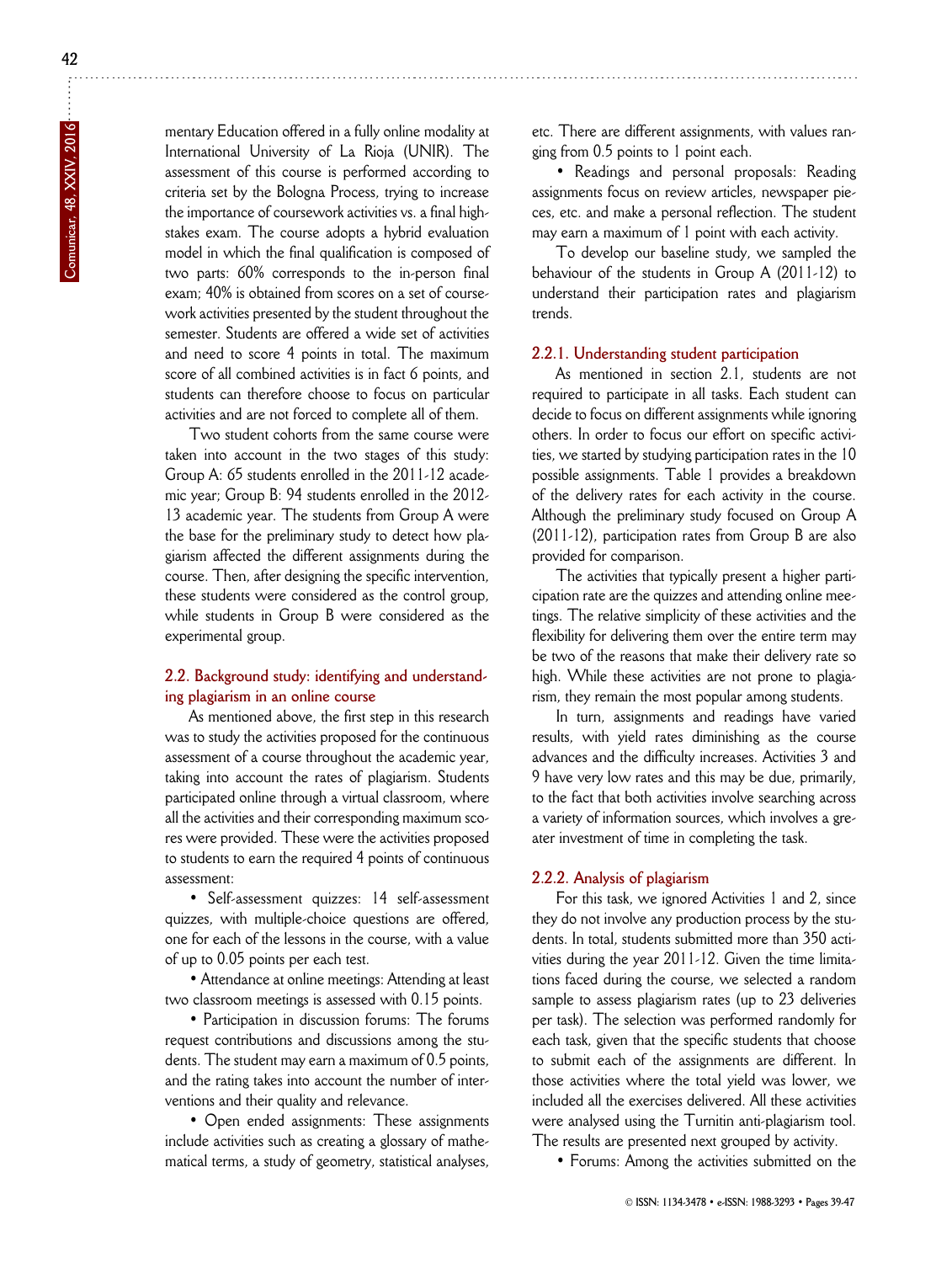| Table 1: Delivery of activities in the 2011-12 and 2012-13 course |                                                     |                                 |                          |  |  |
|-------------------------------------------------------------------|-----------------------------------------------------|---------------------------------|--------------------------|--|--|
| Activity                                                          | Type                                                | <b>Participation</b><br>2011-12 | Participation<br>2012-13 |  |  |
|                                                                   | Attendance at online meetings                       | 89%                             | 87%                      |  |  |
| 2                                                                 | Quizzes                                             | 82%                             | 80%                      |  |  |
| 3                                                                 | Assignment: Create your own glossary                | 8%                              | 20%                      |  |  |
| 4                                                                 | Forum: What are we thinking when we design a class? | 57%                             | 62%                      |  |  |
| 5                                                                 | Reading: First class numbers (prime numbers)        | 77%                             | 83%                      |  |  |
| 6                                                                 | Reading: Reading a newspaper                        | 68%                             | 71%                      |  |  |
|                                                                   | Assignment: Geometry is everywhere                  | 52%                             | 67%                      |  |  |
| 8                                                                 | Assignment: Exploring Polyhedral                    | 34%                             | 35%                      |  |  |
| 9                                                                 | Assignment: Statistical project                     | 5%                              | 23%                      |  |  |
| 10                                                                | Forum: Arithmetic or Geometry: Can you choose?      | 17%                             | 22%                      |  |  |

After careful analysis, and regardless of the unethical approach from some students, we have to consider the instructional design of the activity as flawed since it is eliciting such behaviour

two forums, 36.36% included plagiarism. Although the percentage is not high, the kind of plagiarism was very serious, as it is an activity in which the task explicitly requested personal opinions.

• Open ended assignments: Activity 9 on creating a statistical project was only delivered by three students. It is noteworthy, nevertheless, that two of them are completely original, but the third presented a plagiarism rate of 31%. Activities 3, 7 and 8 have particular characteristics, as they ask for descriptions of mathematical content and therefore it is common to use classical definitions, commonly accepted and displayed on many pages across the Internet.

• Readings and personal proposals: In Activity 6 plagiarism was not detected in any case. It is an activity that seeks to analyse the data from a current newspaper locating the various numbers and mathematical concepts that appear in it. Students chose all kinds of newspapers, focusing either on general news or specific topics, and the presentation of this activity was also varied delivering the data in both schematic tables and in more developed reports.

In turn, Activity 5 displayed much worse results. All samples (100%) presented matches with uncited or improperly cited sources (table 2). Seven of these activities (30.4%) included a plagiarism rate above 80%, with the worst case reaching 96%. Only five of the pieces of work analysed returned percentages below 25%.

#### **2.2.3. Preliminary results**

Data analysis shows that Activity 5 has the highest rate of plagiarism, combined with the highest participation rate after excluding quizzes and attending online lectures. It is so high that the blame cannot be attributed exclusively to the students who had not resorted to plagiarism in such a high proportion in the other activities. Remarkably, this activity focuses on a very specific topic, easy to look up on the Internet, barely related to news items and with very few direct applications in the classroom.

in wide populations of students that seemed capable of delivering original works in other assignments. In contrast, the effort required for the activity does not seem to be a determining factor in increasing plagiarism, since the activity that requested an analysis of the numerical elements of a newspaper was also a highworkload long task and had low rates of plagiarism.

Having reviewed the various activities proposed and their characteristics, it can be seen that those which have a lower rate of plagiarism are the ones that imply a more personal involvement of the students with opinions and suggestions, as well as those in which the contents are linked to elements present in everyday life and closer to the student environment. In summary, in activities that encourage involvement, originality and creativity. From these preliminary conclusions, we endeavour to check whether changes in the design (but not the deep meaning) of an activity can have an impact in plagiarism rates.

#### **2.3. Intervention design**

In this section the design of the experiment to reduce plagiarism is presented: after identifying the activity that had displayed the highest rate of plagiarism, this activity was redesigned and presented to a new student population (Group B). These students (n=94) were enrolled in the 2012-13 academic year, in the same course with the same agenda, planning, sequencing and evaluation.

#### **2.3.1. Redesign of activity 5**

Activity 5 was selected for the analysis of the hypothesis. The original design of the activity was in the form of an open text question with the implicit goal of having the students to present a report with appropriate data in such a way that they could be used in a primary school syllabus. The statement of this activity was as follows (translated from Spanish):

- Reading: First class numbers: In the recommended reading for this chapter, the Devil of Numbers introduces Robert to some special numbers: those he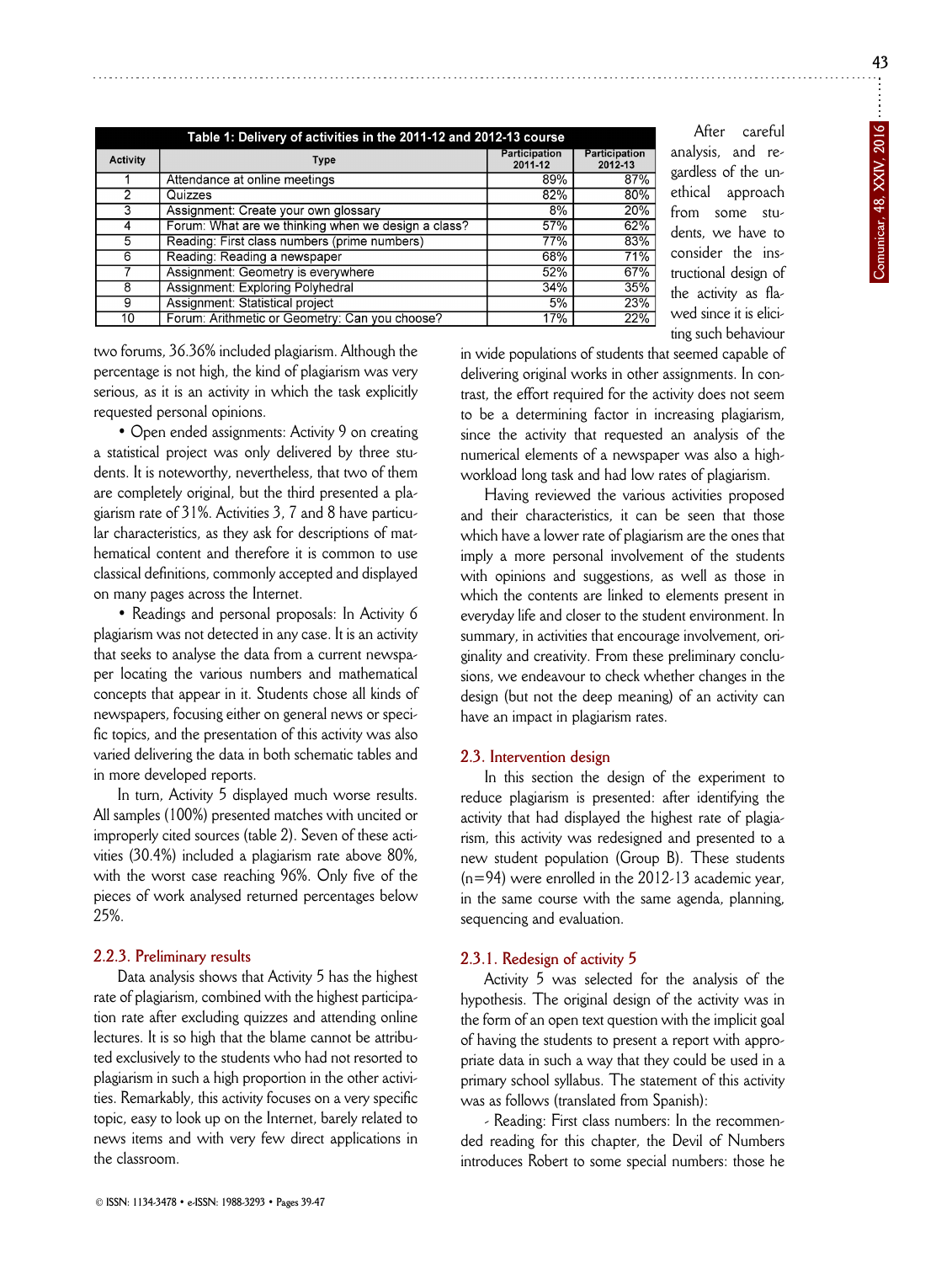was calling first class numbers. In the real world these numbers are called prime numbers and as our protagonist says «Mathematicians have spent over a thousand years puzzling over them. They are wonderful numbers. For example eleven, thirteen or seventeen...». Research the meaning of prime numbers and write a short essay presenting the key ideas about these num-

| Table 2: Percentage of plagiarism detected by<br><b>Turnitin for Activity 5 in Group A</b> |            |                 |            |  |  |  |
|--------------------------------------------------------------------------------------------|------------|-----------------|------------|--|--|--|
| <b>Students</b>                                                                            | Percentage | <b>Students</b> | Percentage |  |  |  |
| Student 1                                                                                  | 19%        | Student 13      | 85%        |  |  |  |
| Student 2                                                                                  | 33%        | Student 14      | 11%        |  |  |  |
| Student 3                                                                                  | 22%        | Student 15      | 24%        |  |  |  |
| Student 4                                                                                  | 38%        | Student 16      | 23%        |  |  |  |
| Student 5                                                                                  | 40%        | Student 17      | 38%        |  |  |  |
| Student 6                                                                                  | 42%        | Student 18      | 42%        |  |  |  |
| Student 7                                                                                  | 44%        | Student 19      | 33%        |  |  |  |
| Student 8                                                                                  | 69%        | Student 20      | 44%        |  |  |  |
| Student 9                                                                                  | 80%        | Student 21      | 54%        |  |  |  |
| Student 10                                                                                 | 80%        | Student 22      | 79%        |  |  |  |
| Student 11                                                                                 | 83%        | Student 23      | 96%        |  |  |  |
| Student 12                                                                                 | 83%        |                 |            |  |  |  |
| Average                                                                                    |            |                 | 50.52%     |  |  |  |

The activity is presented as a small piece of research which proposes data search, but requesting delivery of a personal proposal, which seeks student creativity, and not a mere list of the data found. The evaluation criteria explicitly present how to use the supporting materials and how the rigor and clarity of the content posted will be

bers (definition, historical development, properties, curiosities...).

During the 2012-13 academic year, the title and task briefing for the activity were modified, following some guidelines seeking to avoid plagiarism among students, according to the conclusions from preliminary study section. For this purpose, the activity was presented to students as follows:

• Reading: Explaining what first-class numbers are: In the recommended reading for this chapter the Devil of Numbers introduces Robert to some special numbers: those he used to call first class numbers. In the real world these numbers are called prime numbers and as our protagonist says «Mathematicians have spent a thousand years puzzling over them. They are wonderful numbers. For example eleven, thirteen or seventeen...». Research prime numbers, then we propose the following activity: Imagine you in front of a class of children between 9 and 10 years, to whom you have to explain briefly what the prime numbers are. Write half a side of paper (no more than 30 lines), on how would you explain it. If you wish, you may also add a picture or a diagram in the lower half of the sheet. Try to make it fun, original, educational, etc., remember that you are explaining it to children!

• Activity objectives: Be aware of the relevance for Mathematics of the primes; assume the role of teacher preparing (schematically) a class for elementary students; Design a motivating activity relevant to your future career as a teacher.

• Criteria for assessing the activity: The concepts presented and explained about prime numbers and their properties must be correct; the level of originality and creativity in the development of the class will be valued; Suitable writing and spelling.

The new design of the activity gives specific guidelines including the need to develop the activity for a real and relevant environment (Primary classroom).

considered. With the new design of the activity, the student is aware that creativity will be assessed, but also is aware of the importance of correctness of the data provided. Most importantly, the evaluation rubric, expected completion time and delivery date remained equal to the original activity, only the task briefing changed.

#### **2.3.2. Experimental design**

The redesigned activity will be presented to students in the next academic year for comparison. Students from the 2011-12 academic year (Group A) will be considered as the Control Group, while students from the 2012-13 academic year (Group B) will be considered as the Experimental Group.

Once the course is completed, two important measurements will be taken:

• Measurement #1: An in-depth comparison of plagiarism rates in Activity 5, in order to understand whether the new design resulted in lower plagiarism rates. The plagiarism rates for each group will be analysed and compared using t-test comparisons to check whether there is a statistically significant variance in plagiarism rates.

• Measurement #2: A comparison among the two groups in other activities, to study whether the two groups were truly comparable in their day to day plagiarism practices and in their general performance. This second measurement is important in order to discard significant differences among the two groups (e.g. the experimental group may happen to be initially formed by students with stronger ethical principles in terms of plagiarism).

#### **3. Results**

While Group B was larger than Group A, their relative submission rates were reasonably similar, as observed previously in table 1. The two most notable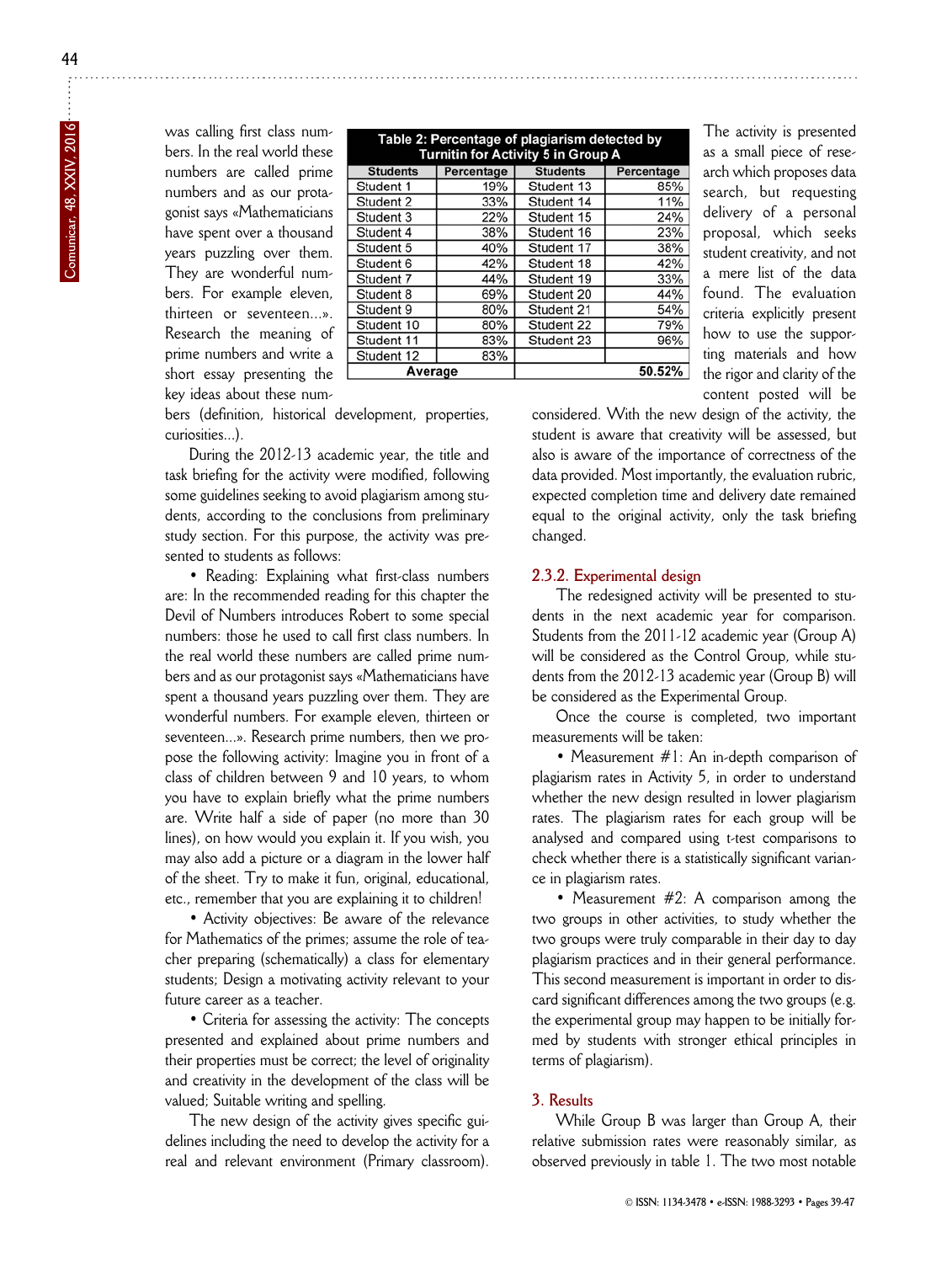exceptions were activities 3 and 9. Most relevantly, the average submission rate of activity 5 over the two academic years is over 75%. Despite the change in the design of the activity no significant changes were seen in the participation rate, maintaining a high percentage of submission.

#### **3.1. Plagiarism rates (measurement #1)**

The first step was to perform an in-depth analysis of all the deli-

veries of activity 5 in both courses. In total, there had been 50 submissions in the control group (Group A) and 78 deliveries in the experimental group (Group B), given that students are not required to submit all assignments. Figures 1 and 2 indicate the plagiarism rate found in each exercise submitted by both groups. The results are remarkable, with very few students in the experimental group displaying any rate of plagiarism, and only two isolated cases displaying rates above 30%.

As a result, as can be seen in table 3 the average plagiarism in the experimental group  $(M=3.87, SD=$ 10.26) is much lower than the rate displayed by the control group  $(M=47.66, SD=29.96)$ . This difference was found to be statistically significant, t  $(56.4=$ 



9.97,  $p < .000$ ,  $d = 4.39$ ). Levene's test for equality of variances was found to be violated, and therefore a ttest not assuming homogeneous variance was calculated.

#### **3.2. Performance comparison (measurement #2)**

While the analysis from plagiarism rates shows a significant improvement in the plagiarism rates, it was important to address whether both groups were truly comparable, trying to reduce any potential confounding factors. This was especially relevant given that the staff do not have access to demographic data from their student cohorts.

In table 1 it could be observed that the submission rates were reasonably aligned. In addition, we have also studied their performance in another activity to

> ensure that the two groups were certainly comparable. We have analysed the results for the activity with the second highest rate of coincidences, Activity 7, in which students must select a photograph and analyse mathematical elements that appear in it. This activity had a high degree of overlap,



**Figure 2. Plagiarism rates in the experimental group.**

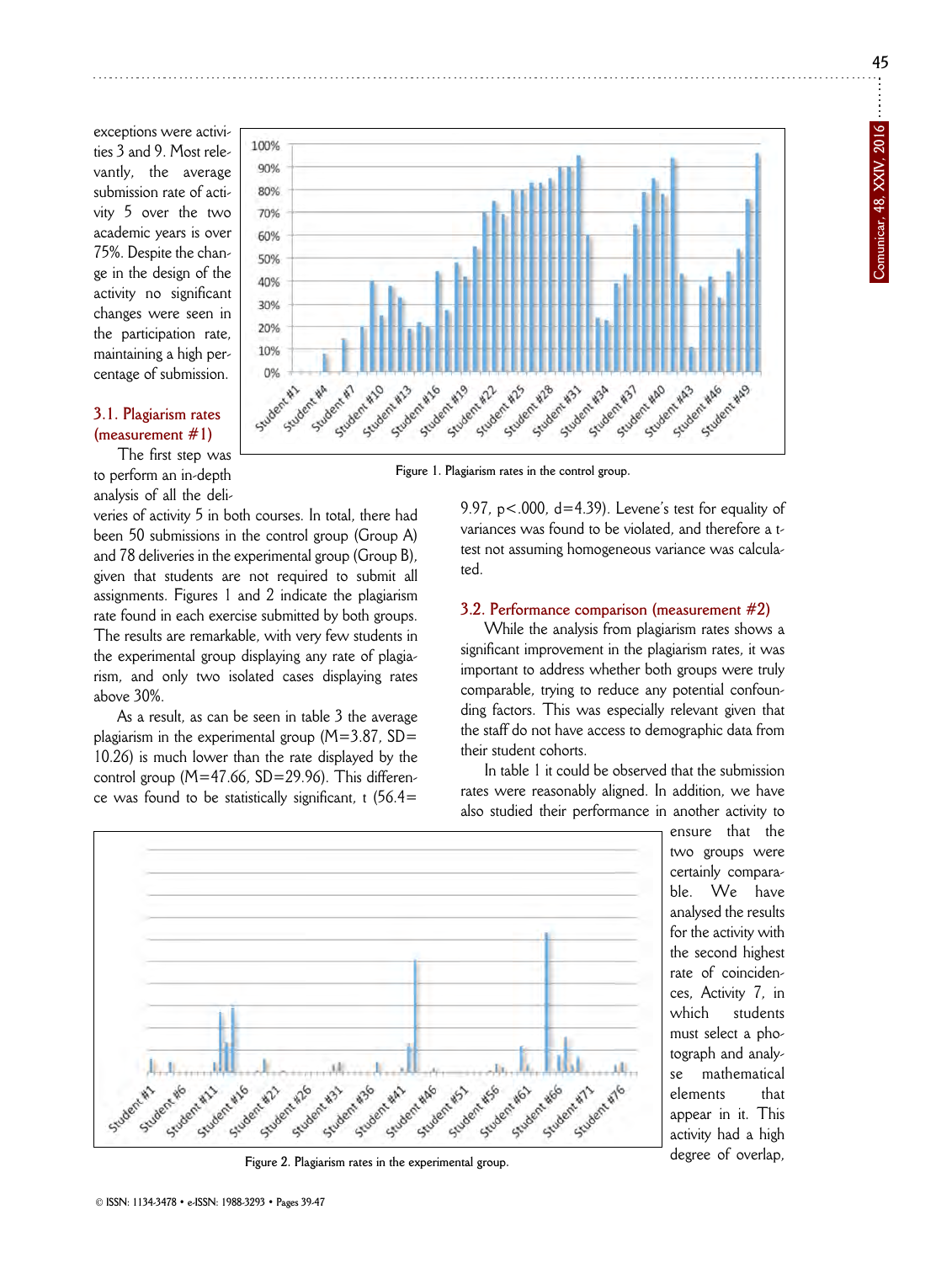from multiple sources, usually without references, from which the students extract the definitions that accompany the photographs.

In this case, as observed in table 4, the experimental group performed slightly better  $(M=22.09, SD=6.24)$ than the control group  $(M=28.82, SD=6.01)$ , a difference of only 6.73% that was found to be not significant during the statistical analysis.

| Table 3: Average plagiarism rates in Activity 5 (intervention) |                           |        |  |  |  |
|----------------------------------------------------------------|---------------------------|--------|--|--|--|
|                                                                | Average plagiarism        | 47.66% |  |  |  |
| <b>Control Group</b>                                           | Standard deviation        | 29.96% |  |  |  |
| $(2011 - 2012)$                                                | Min. plagiarism           | 0%     |  |  |  |
|                                                                | Max. plagiarism           | 96%    |  |  |  |
|                                                                | Average plagiarism        | 3.87%  |  |  |  |
| <b>Experimental Group</b>                                      | <b>Standard deviation</b> | 10.26% |  |  |  |
| $(2012 - 2013)$                                                | Min. plagiarism           | 0%     |  |  |  |
|                                                                | Max. plagiarism           | 63%    |  |  |  |

| Table 4: Average plagiarism rates in Activity 7 (verification) |                    |        |  |  |  |
|----------------------------------------------------------------|--------------------|--------|--|--|--|
|                                                                | Average plagiarism | 28.82% |  |  |  |
| <b>Control Group</b>                                           | Standard deviation | 6.01%  |  |  |  |
| $(2011 - 2012)$                                                | Min. plagiarism    | 0%     |  |  |  |
|                                                                | Max. plagiarism    | 80%    |  |  |  |
|                                                                | Average plagiarism | 22.09% |  |  |  |
| <b>Experimental Group</b>                                      | Standard deviation | 10.26% |  |  |  |
| $(2012 - 2013)$                                                | Min. plagiarism    | 0%     |  |  |  |
|                                                                | Max. plagiarism    | 85%    |  |  |  |

#### **4. Discussion and conclusion**

Based on the growing interest that plagiarism is receiving in Higher Education contexts, this work has focused in understanding why and how students plagiarize, and in exploring constructive approaches to reducing plagiarism.

We started with a study of plagiarism patterns in an online Master's degree, observing and discussing how each type of assignment resulted in different plagiarism rates. In this preliminary study, we identified which tasks were more prone to plagiarism and tried to alleviate this situation by trying to promote an internal motivation to be creative, as opposed to increasing the severity of our potential coercive methods. This resulted in our main experiment, in which we changed only the instructions of the assignment, but neither the purpose of the task nor the evaluation rubric.

The results present a very obvious difference between the experimental group and the control group, indicating a very strong effect of how the exercise was worded. This indicates that the approach taken by staff had a profound impact in the students' attitude towards the exercise.

We believe that it is especially remarkable that the students did not receive any especial threats warning against plagiarism other than the usual that all groups receive at the beginning of the course. This contrasts with many of the existing perceptions about why students would cheat: laziness, difficult tasks, lack of understanding of the moral implications, etc. In this test, we ellicited a positive response from our students substituting the usual approach (threats of consequences if caught cheating) with a proposal that dared them to be creative and original.

This study therefore shows that it is possible to reduce the incidence of plagiarism by designing activities in such a way that students are prompted to propose their own ideas, and in which they approach the search for information already available on the Internet as a vehicle for their solutions, but not the main task.

It should be noted, however, that this experiment has achie-

ved one of the desired objectives by reducing plagiarism, but the ethical dimension has not been tackled: many of our students still do not understand the ethical implications of plagiarism, and the Internet appears as a large repository of information without any implication. A deeper exploration of the ethical dimension of academic work remains necessary, with a focus on rigour, recognition and valuation of intellectual property, teaching students to respect the work of others as a starting point, but not a final reproducible product.

Finally, we acknowledge that the proposed improvement is limited in terms of the sample size and the elements of comparison, but may be the basis for a more comprehensive study that should expand the study population and may include activities from different courses, degrees and teaching modalities (e.g. online vs. face-to-face). In addition, this study is local to a specific university and language, and should be cross-referenced with other international studies.

The world changes and teaching processes should try to change to keep pace, either through new regulations or teaching methods. We believe that we may have shed some light into the thought process that prompts our students to plagiarize with such carelessness, demonstrating that the solution does not only lie on coercive methods, and that there is room for positive approaches.

#### **References**

Ashworth, P., Bannister, P., & Thorne, P. (1997). Guilty in whose Eyes? University Students' Perceptions of Cheating and Plagiarism in Academic Work and Assessment. *Studies in Higher Education,* 22(2), 187-203. doi: http://dx.doi.org/10.1080/030750797123313 - 81034

Atkins, T., & Nelson, G. (2001). Plagiarism and the Internet: Turn-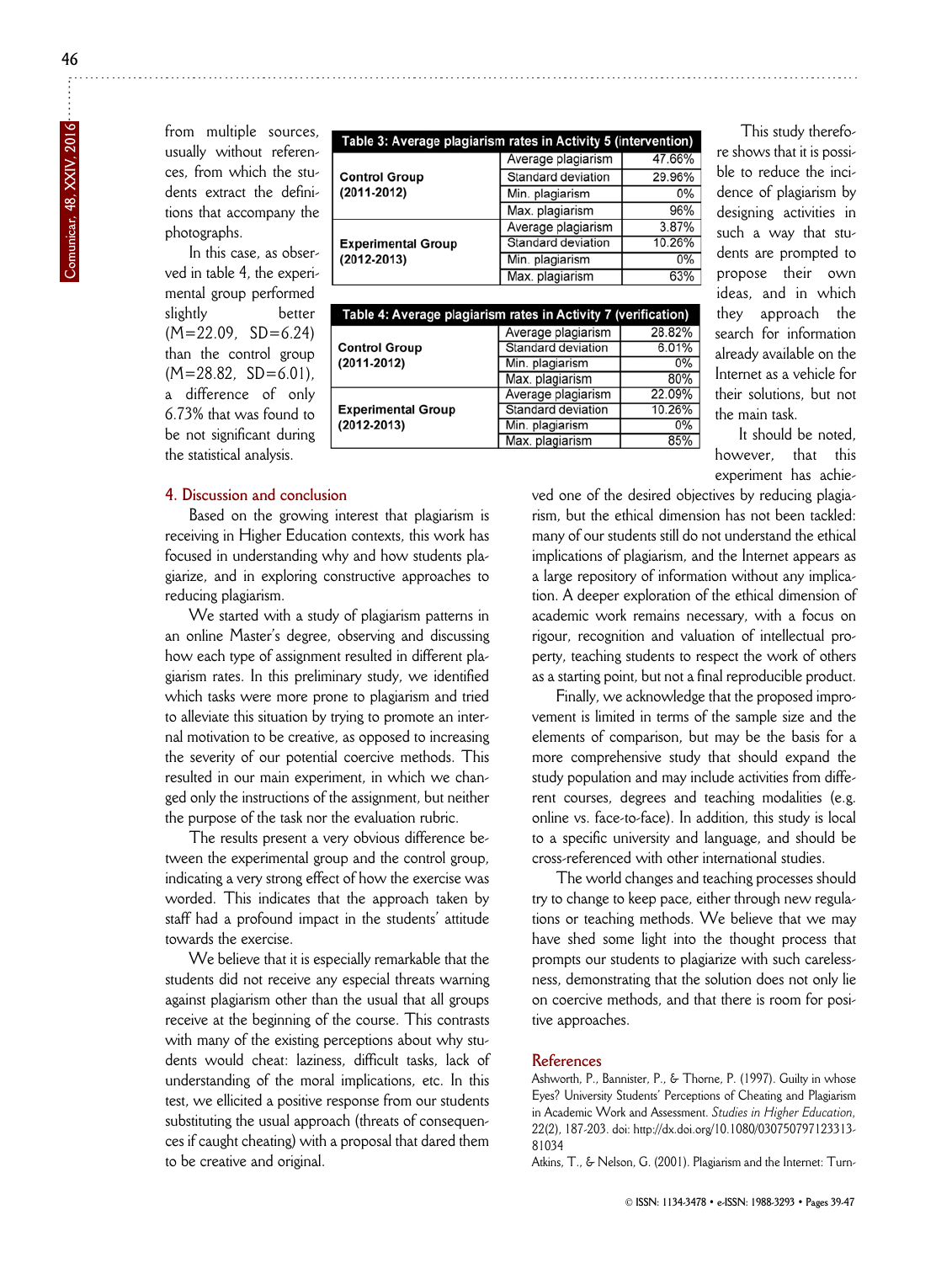ing the Tables. *English Journal,* 90(4), 101-104. doi: http://dx.doi. org/10.2307/821911

Bretag, T. (2013). Challenges in Addressing Plagiarism in Education. *PLoS. Medicine,* 10(12), e1001574. doi: http://dx.doi.org/ - 10.1080/02602930301677

Chen, Y., & Chou, C. (2014). Why and Who Agree on Copy-and-Paste? Taiwan College Students' Perceptions of Cyber-Plagiarism. In J. Viteli, & M. Leikomaa (Eds.), *Proceedings of EdMedia: World Conference on Educational Media and Technology 2014* (pp. 937- 943). Association for the Advancement of Computing in Education (AACE). (https://goo.gl/Zo4q5e) (2016-08-03).

Clegg, S., & Flint, A. (2006). More Heat than Light: Plagiarism in its Appearing. *British Journal of Sociology of Education,* 27(3), 373-387. doi: http://dx.doi.org/10.1080/01425690600750585

Comas, R., Sureda, J., & Oliver, M. (2011). Prácticas de citación y plagio académico en la elaboración textual del alumnado universitario. *Teoría de la Educación,* 12 (1), 359-385. (http://goo.gl/Xl9JM - X) (2016-08-03).

Culwin, F., & Lancaster, T. (2001). Plagiarism Issues for Higher Education. *VINE,* 31(2), 36-41. doi: http://dx.doi.org/10.1108/03 - 055720010804005

DeVoss, D., & Rosati, A.C. (2002). It wasn't me, was it? Plagiarism and the Web. *Computers & Composition*, 19(2), 191-203. doi: http://dx.doi.org/10.1016/S8755-4615(02)00112-3

Eddy, M. (2013). German Politician Faces Plagiarism Accusations. *The New York Times.* (http://goo.gl/GTDUju) (2016-08-03).

Ellery, K. (2008). Undergraduate Plagiarism: a Pedagogical Perspective. *Assessment & Evaluation in Higher Education*, 33(5), 507-516. doi: http://dx.doi.org/10.1080/02602930701698918

Eret, E., & Gokmenoglu, T. (2010). Plagiarism in Higher Educa tion: A Case Study with Prospective Academicians. *Procedia - Social and Behavioral Sciences*, 2(2), 3.303-3.307. doi: http://dx. doi.org/10.1016/j.sbspro.2010.03.505

Eret, E., & Ok, A. (2014). Internet Plagiarism in Higher Education: Tendencies, Triggering Factors and Reasons among Teacher Can didates. *Assessment & Evaluation in Higher Education,* 39(8), 1.002-1.016. doi: http://dx.doi.org/10.1080/02602938.2014.880776 Gómez, J., Salazar, I., & Vargas, P. (2012). Factors Explaining

Student Plagiarism: an Empirical Test in a Spanish University, *ICERI2012 Proceedings,* 2.724-2.730. Hart, M., & Friesner, T. (2004). Plagiarism and Poor Academic Practice – A Threat to the Extension of e-learning in Higher Education. *Electronic Journal on E-Learning,* 2(1), 89-96. (http:// goo.gl/zqu78L) (2016-01-08)

Heckler, N., & Forde, D. (2015). The Role of Cultural Values in Plagiarism in Higher Education. *Journal of Academic Ethics,* 13(1), 61-75. doi: http://dx.doi.org/10.1007/s10805-014-9221-3

Hussein, N., Rusdi, S.D., & Mohamad, S.S. (2016). Academic Dis honesty among Business Students: A Descriptive Study of Plagiarism Behavior. In Y.C. Fook, K.G. Sidhu, S. Narasuman, L.L. Fong, & B.S. Abdul-Rahman (Eds.), *7th International Conference on Uni versity Learning and Teaching (InCULT 2014) Post-Proceedings: Educate to Innovate* (pp. 639-648). Springer Singapore. doi: http:// dx.doi.org/10.1007/978-981-287-664-5\_50

Kauffman, Y., & Young, M.F. (2015). Digital Plagiarism: An Experimental Study of the Effect of Instructional Goals and Copy-and-Paste Affordance. *Computers & Education*, 83, 44-56. doi: http://dx.doi.org/10.1016/j.compedu.2014.12.016

Moore, R. (2007). Understanding 'Internet Plagiarism'. *Computer & Composition,* 24, 3-15. doi: http://dx.doi.org/10.1016/j.compcom. - 2006.12.005

Newton, P. (2015). Academic Integrity: a Quantitative Study of Confidence and Understanding in Students at the Start of their Higher Education. *Assessment & Evaluation in Higher Education*, 1-16. doi: http://dx.doi.org/10.1080/02602938.2015.1024199

Perry, B. (2010). Exploring Academic Misconduct: Some Insights into Student Behaviour. *Active Learning in Higher Education,* 11(2), 97-108. doi: http://dx.doi.org/10.1177/1469787410365657 Six Degres (2008). *Los usos de Internet en la educación superior: 'De* la documentación al plagio<sup>'</sup>. Survey by Six Dregres, Compilatio.net and Sphinx Development. (http://goo.gl/avllYX) (2016-08-03).

Sureda, J., Comas, R., & Oliver, M.F. (2015). Academic Plagiarism among Secondary and High School Students: Differences in Gender and Procrastination. [Plagio académico entre alumnado de Secundaria y Bachillerato: diferencias en cuanto al género y la procrastinación]. *Comunicar,* 22(44), 103-111. doi: http://dx.doi.org/10. - 3916/C44-2015-11

Vallejo, M. (2011). *Trabajos escritos: el problema del plagio. Es cribir para aprender, tareas para hacer en casa.* Guatemala: Uni versidad Rafael Landívar. (http://goo.gl/lfTRzf) (2016-08-03).

Walker, J. (2010). Measuring Plagiarism: Researching what Students do, not what they Say they do. *Studies in Higher Edu cation,* 35(1), 41-59. doi: http://dx.doi.org/10.1080/0307507090 - 2912994